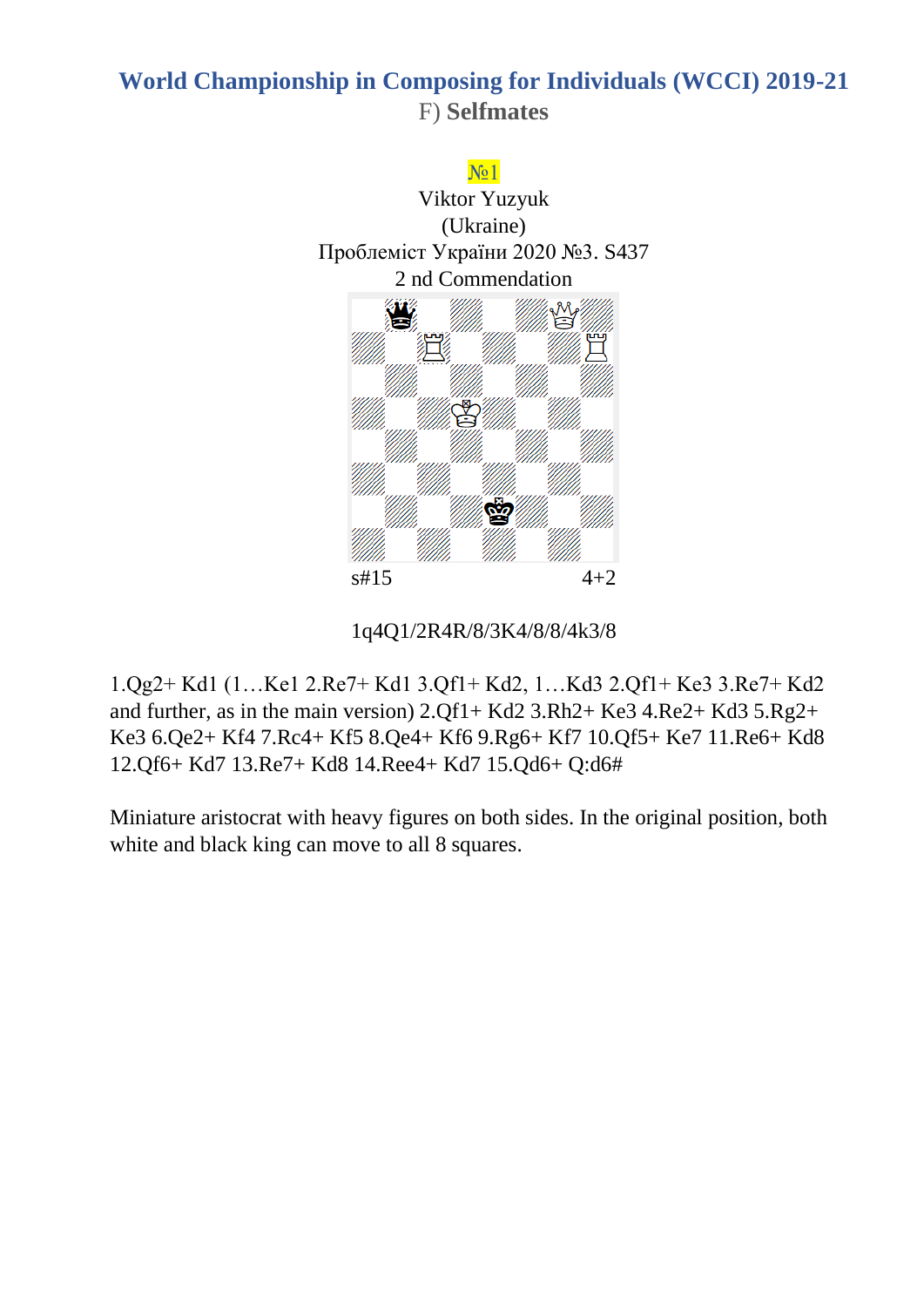F) **Selfmates**





3B4/6q1/p1bK4/2pRr3/k1P5/1N1Q4/8/2R5

- a) 1.Sxc5+ Kb4 2.Qd2+ Ka3 3.Rc3+ Kb4 4.Ba5+ Kxa5 5.Ra3+ Kb6 6.Qa5+ Ka7 7.Qxa6+ Kb8 8.Qb6+ ~ 9.Qc7+ Qxc7#
- b) 1.Sxc5+ Kb4 2.Qb1+ Ka3 3.Qa1+ Kb4 4.Rb1 Kxc4 5.Qa2+ Kc3 6.Rc1 Kb4 7.Rc4+ Kb5 8.Qb3+ Sb4 9.Se6+ Rxd5#

Changing the functions of black's queen and rook. Gennady Kozyura, International Judge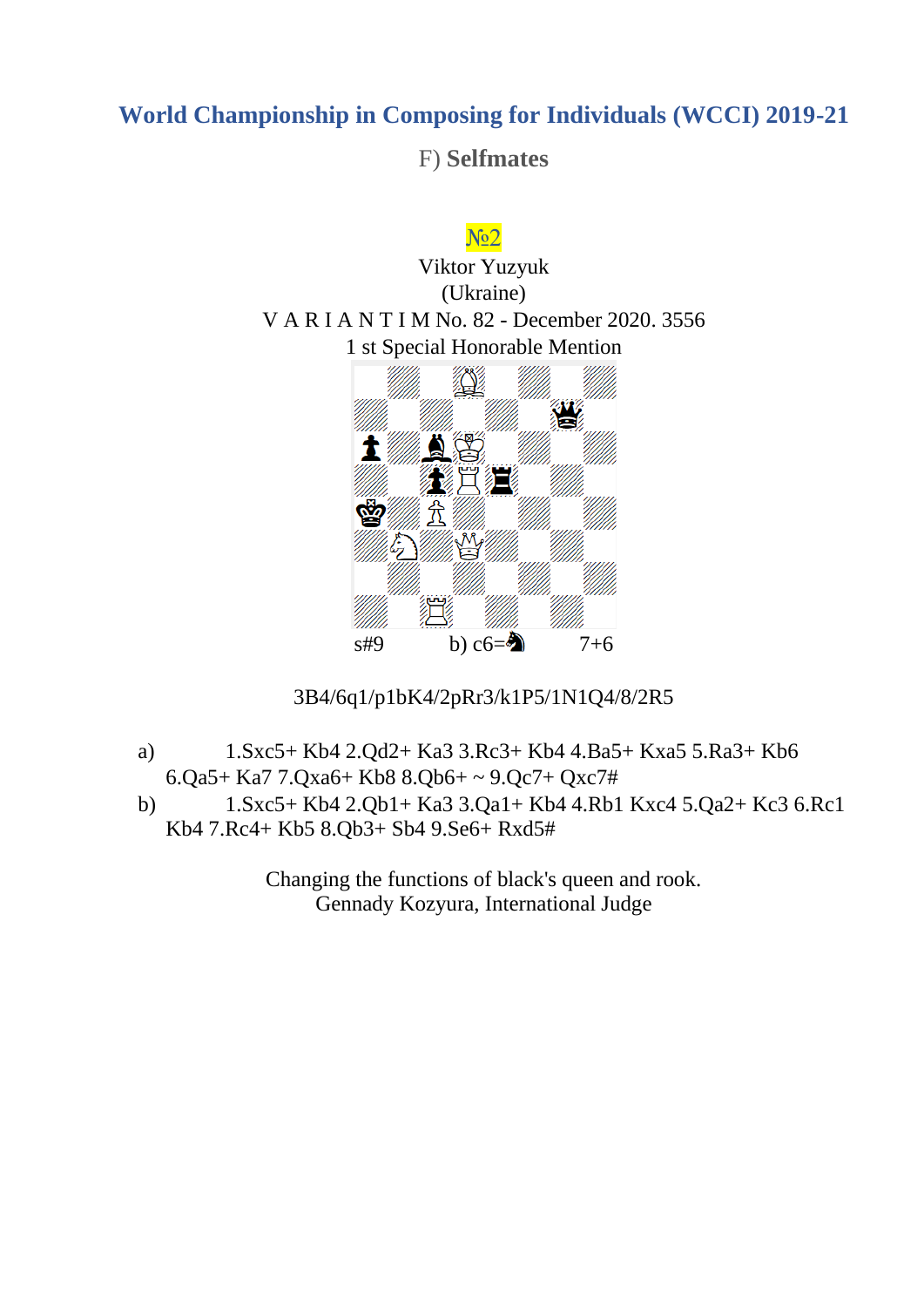### F) **Selfmates**





1.Re3+ Kb4 2.Qd2+ Kc4 3.Bd3+ Kxd4 4.Bb1+ Kc4 5.Rc3+ Kb4 6.Rc7+ Ka3 7.Qa2+ Kb4 8.Qb2+ Ka4 9.Bc2+ Ka5 10.Ra7+ Kb6 11.Qd4+ Qxd4# 1…Kc4 2.Bd1+ Kb4 3.Qc5+ Ka5 4.Qa7+ Kb4 5.Sc6+ Kc4 6.Se5+ Kb4 7.Qc5+ Ka5 8.Ra3+ Qa4 9.Qa7+ Kb4 10.Sc2+ Qxc2 11.Qc5+ Qxc5#

2…Kd4 3.Qd2+ Kc4 4.Rc3+ Kb4 5.Rc7+ Ka3 6.Qc1+ Ka2 7.Rc2+ Kb3 8.Qb2+ Ka4 9.Rc7+ Ka5 10.Ra7+ Kb6 11.Qd4+ Qxd4# (1…Kxd4 2.Qd2+ Kc4 3.Rc3+ Kb4 4.Rc7+ Ka3 5.Qc1+ Ka2 6.Qb1+ Ka3 7.Qa1+ Kb4 8.Qb2+ Ka5 9.Ra7+ Kb6 10.Qd4+ Qxd4#)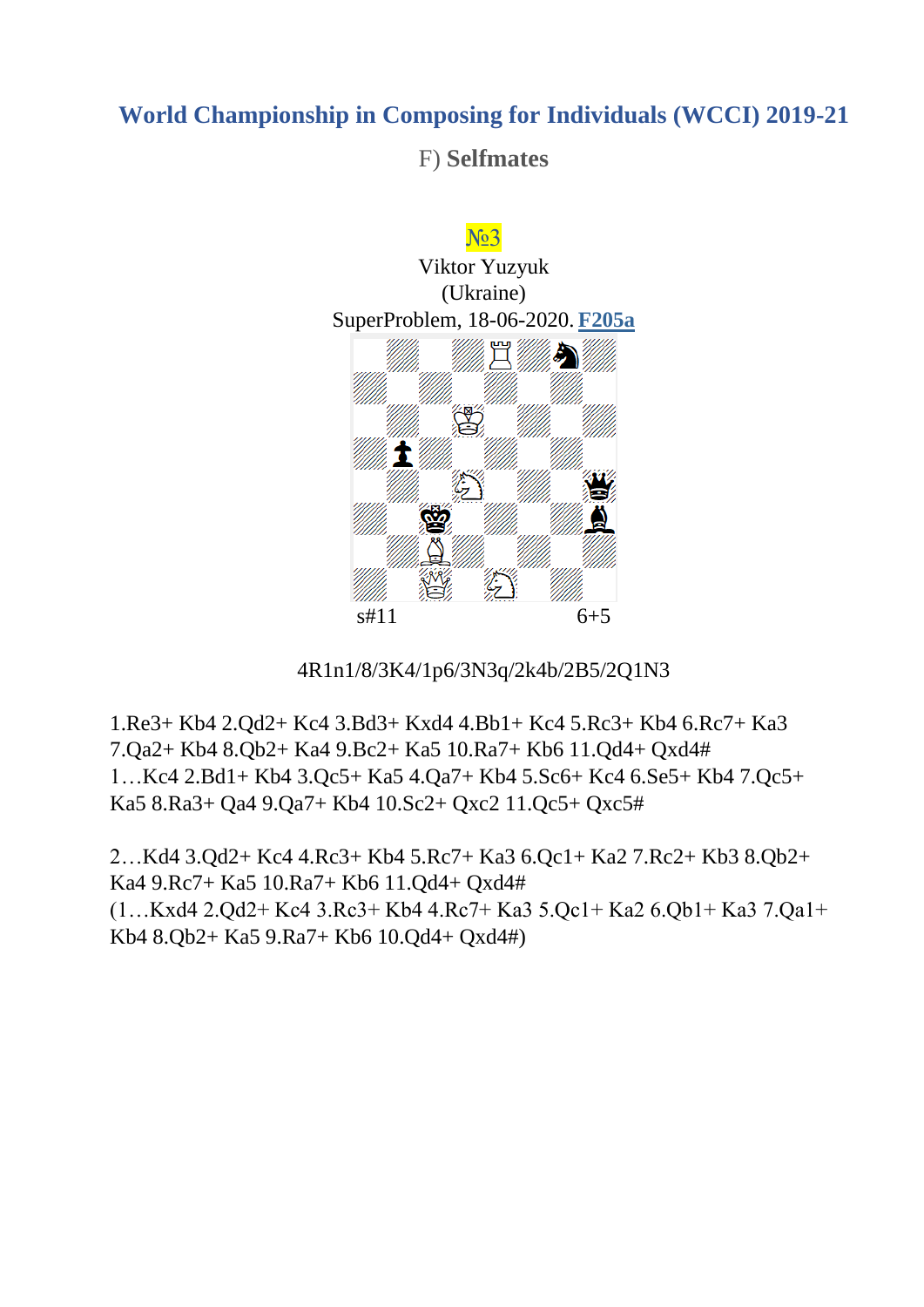F) **Selfmates**



3B4/2N3q1/p1nK4/2pRr3/p7/k2B4/2RQ4/8

1.Sb5+! Kb3 2.Rc3+ Kb4 3.Rcxc5+ Kb3 4.Rc3+ Kb4 5.Rc1+ Kb3 6.Bc2+ K~ 7.Be4+ Kb3 8.Rb1+ Kc4 9.Rd4+ Sxd4 10.Bd5+ Rxd5#; 1...axb5 2.Ra2+ Kb3 3.Qc2+ Kb4 4.Qxc5+ Kb3 5.Qc2+ Kb4 6.Rd4+ Sxd4 7.Ba5+ Kxa5 8.Rxa4+ bxa4 9.Qc3+ Kb6 10.Qc7+ Qxc7#.

Two quite different long variations  $-10...Qxc7\#$  and  $10...Rxd5\# (JP)$ . Different major-piece switchbacks by White to remove bPc5 – 3.Rc3xc5+ 4.Rc3+, 4.Qс2xc5+ 5.Qc2+ (Composer) – with each switchback from a square reached by the relevant piece during earlier play (SJGT).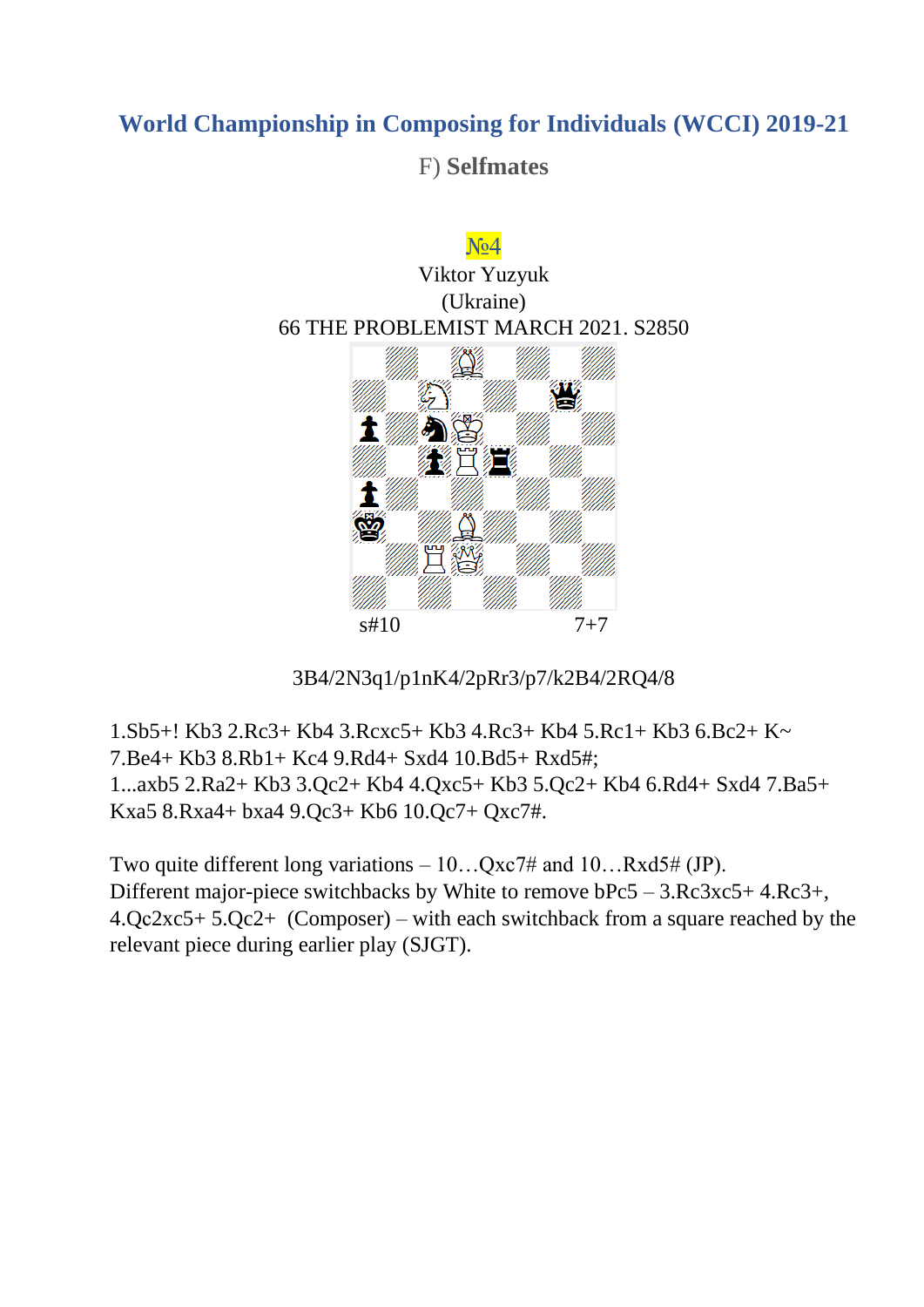F) **Selfmates**



8/3P4/k1NK2n1/2RQ4/6q1/7b/2B5/8

1.Bd3+ Qc4 2.Ra5+ Kb6 3.d8=Q+ Kb7 4.Qa8+ Kb6 5.Rb5+ Qxb5 6.Qc5+ Qxc5# 1... Kb7 2.Se5+ Ka7 3.Ra5+ Kb6 4.Qc5+ Kb7 5.d8=S+ Kb8 6.Sd7+ Qd7# 3... Kb8 4.d8=Q+ Qc8 5.Qc7+ Qxc7# . 2... Kb8 3.Rc8+ Ka7 4.Ra8+ Kb6 5.Sc4+ Qxc4 6.Qc6+ Qxc6#

Sacrifice the queen on the c5 square  $(6.0c5 + 0xc5)$  #) and blocking this square with the queen (**4.Qc5+** Kb7 5.d8=S+ Kb8 6.Sd7+ Qd7#) – author

Three different mates in a gravure-form (10 pieces) – Judge: Andrey Selivanov